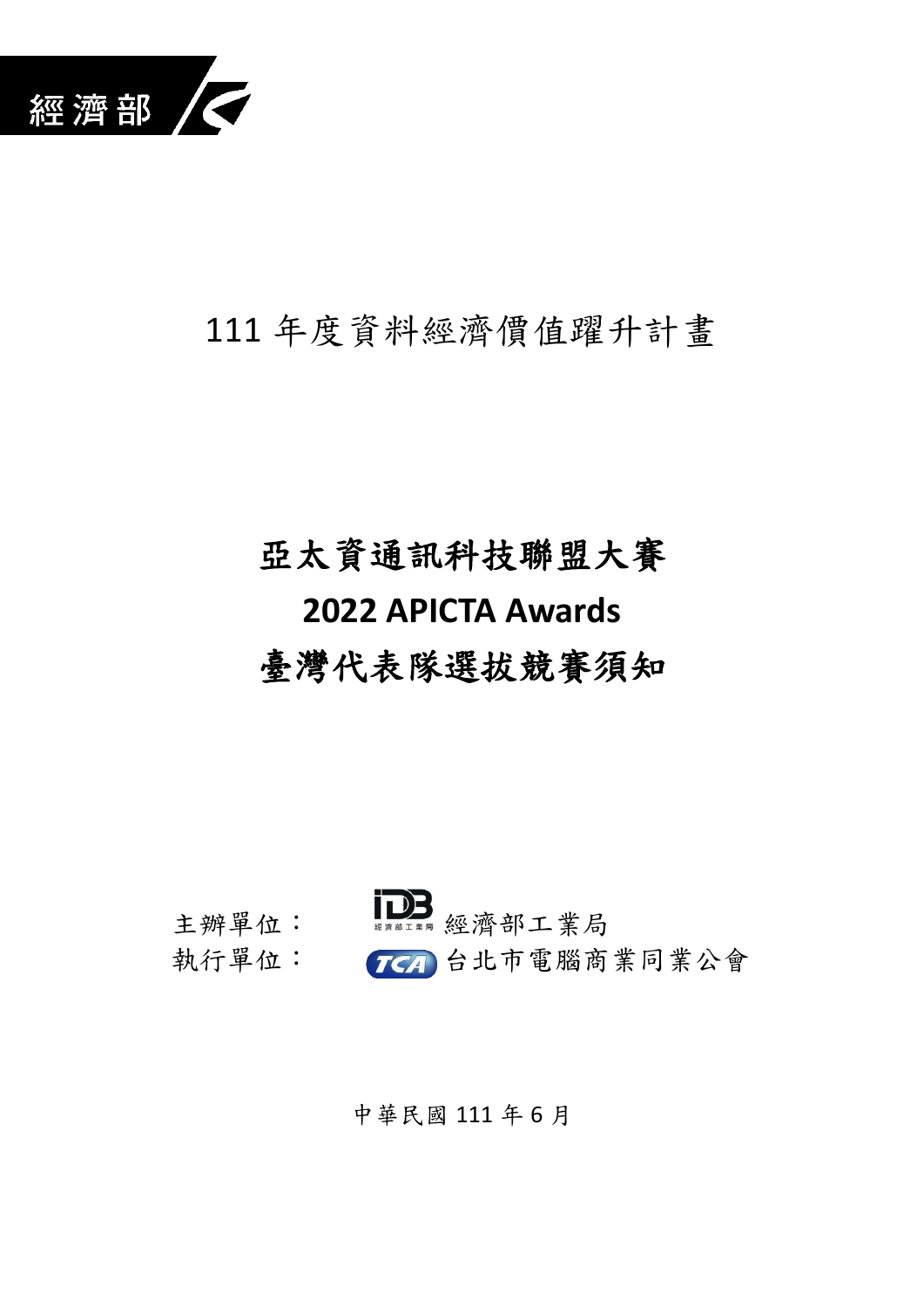

## 目錄

|  | 一、關於 APICTA Awards | 1              |
|--|--------------------|----------------|
|  | 二、辦理單位             | $\mathbf 1$    |
|  | 三、臺灣代表隊選拔及培訓重要日程   | $\overline{2}$ |
|  | 四、競賽類別與說明          | $\overline{2}$ |
|  | 五、報名資格             | $\overline{7}$ |
|  | 六、報名流程             | 8              |
|  | 七、競賽流程             | 8              |
|  | 八、評審組成與評分項目        | 9              |
|  | 九、獎勵辦法             | 17             |
|  | 十、注意事項             | 17             |
|  | 十一、 聯絡方式           | 18             |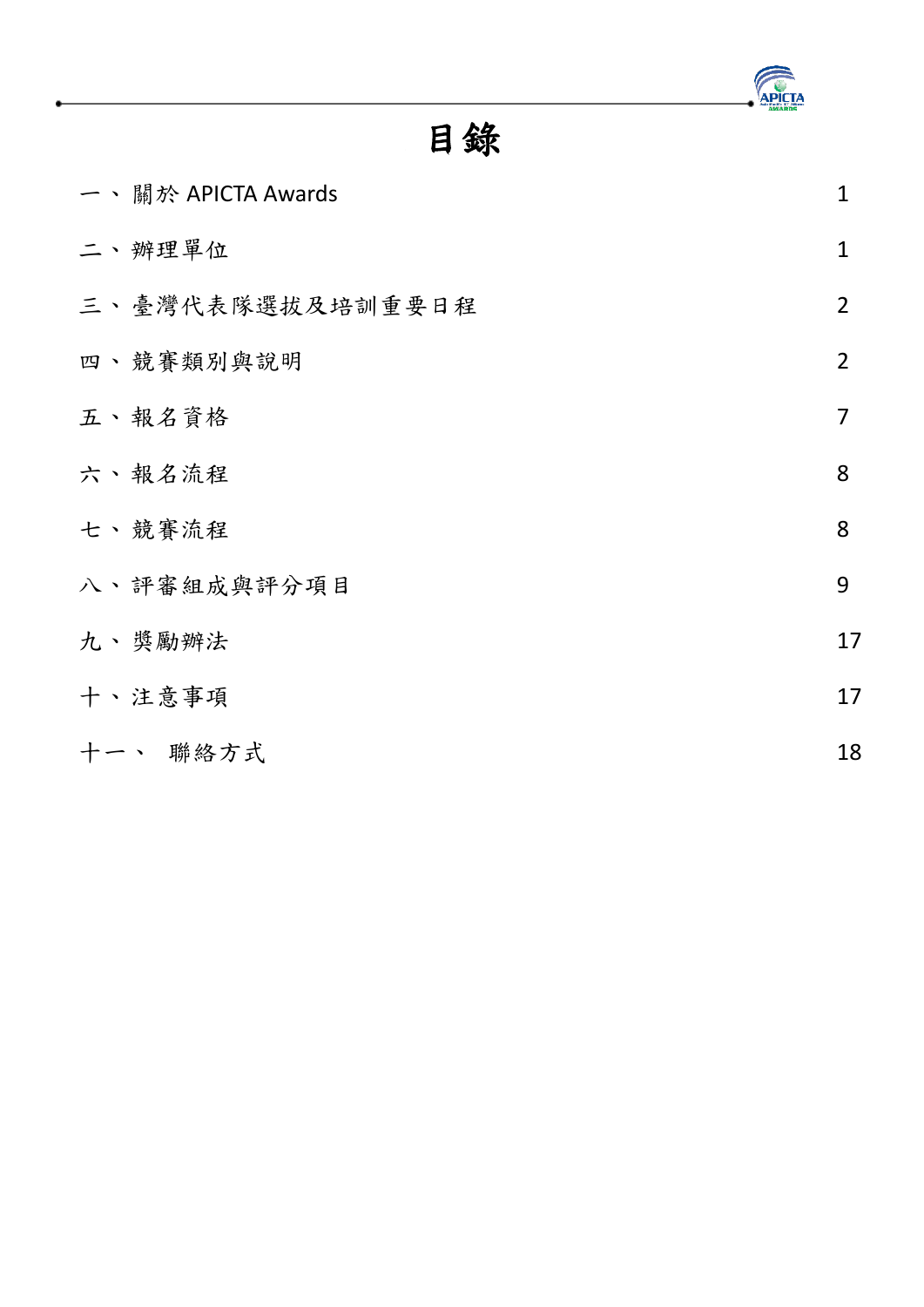

## 亞太資通訊科技聯盟大賽**(2022 APICTA Awards)**

## 臺灣代表隊選拔競賽須知

#### <span id="page-2-0"></span>一、關於 **APICTA Awards**

Asia Pacific ICT Alliance (簡稱 APICTA; 亞太資通訊科技聯盟)為亞太區最具影響力的 ICT 產業組織,目前包含 16 個會員經濟體,包含臺灣、澳洲、汶萊、中國大陸、香港、 印尼、澳門、馬來西亞、緬甸、巴基斯坦、新加坡、斯里蘭卡、泰國、越南、孟加拉及 日本。

每年由會員經濟體爭取主辦 APICTA Awards,是亞太區知名的 ICT 產業競賽, 2001 年首辦至今已舉辦20屆,每年超過200個各國企業/團隊參賽,為亞太區最具影響力 的資通訊科技競賽,被喻為亞太資通訊科技奧斯卡獎。旨在促進亞太 ICT 的區域合作 與發展並協助拉近不同地區對資訊科技上的落差;期藉由此平台協助臺灣企業/團隊 進行跨國交流與商機媒合,並積極拓展亞太市場知名度。2020 年受全球 COVID-19 疫情 影響,聯盟決議延後至 2021 年並由馬來西亞於線上舉辦「2020╱2021 APICTA Awards」。 2022 年已決議由巴基斯坦主辦,舉辦時間與型式將後續公告。

為因應資通訊產業趨勢,自 2018年起,APICTA Awards 競賽架構與類別大幅調整, 競賽類別分為必選類別及選擇性類別,其中,報名選擇性類別者,須先報名必選類別始 可加選。

必選類別為「主類別(消費者端應用、社群服務、工業應用、商業服務、政府與公 共服務,共5項)」,若為學生身分則為「學生類別(國中小學生、高中生、大學生,共 3 項)」。

選擇性類別為「跨類別(新創事業、研究與發展,共 2 項)」及「科技應用類別(大數 據應用、物聯網應用、人工智慧應用,共3項)」。

詳情請參閱 APICTA Awards 臺灣官網:[www.apicta.tw](http://www.apicta.tw/)

#### <span id="page-2-1"></span>二、辦理單位

主辦單位:經濟部工業局

執行單位:台北市電腦商業同業公會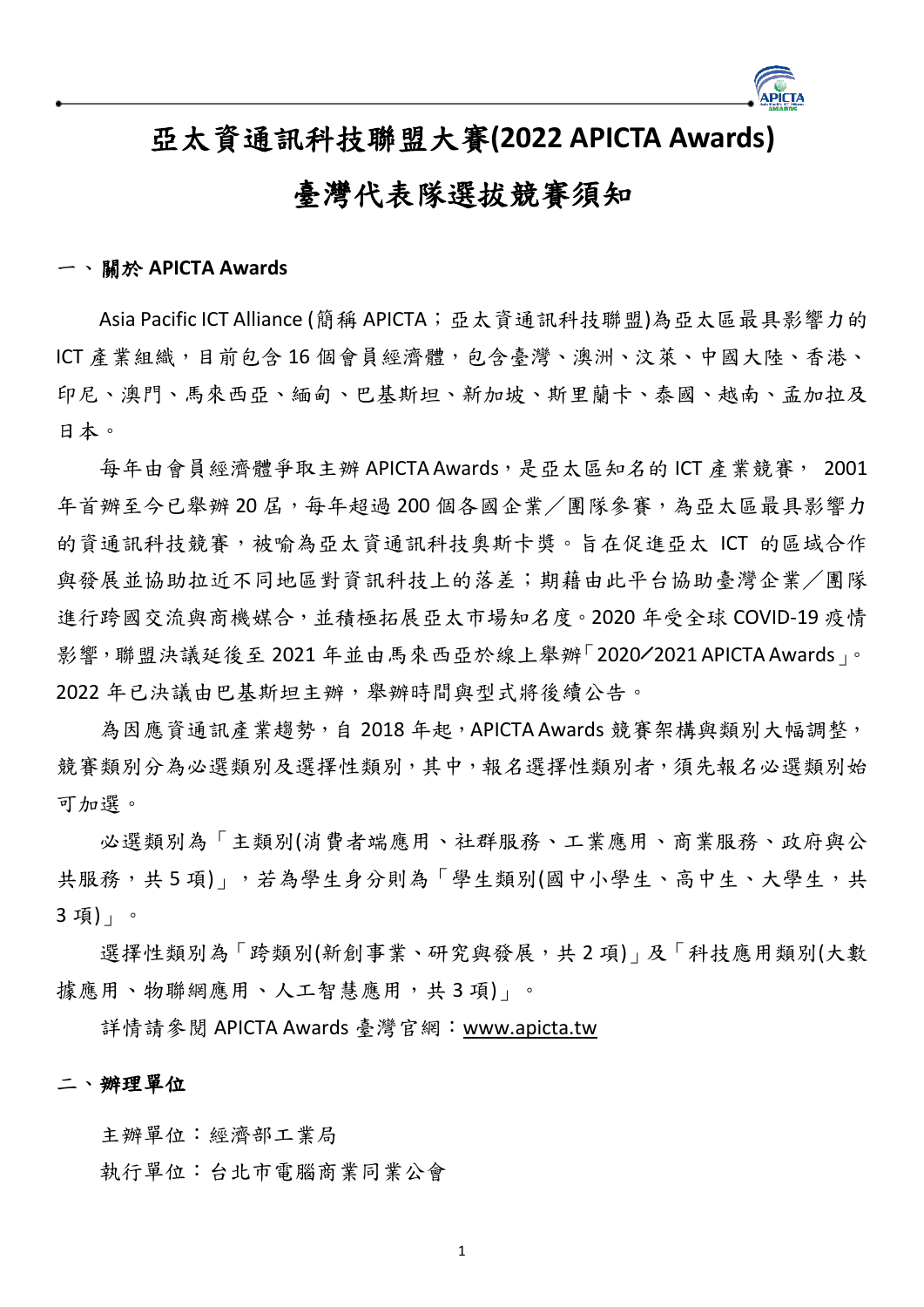## APICTA

### <span id="page-3-0"></span>三、臺灣代表隊選拔及培訓重要日程

(一)報名時間:公告日至 2022 年 7 月 29 日(五) (二)資格審/複審時間:2022 年 8 月 (三)臺灣代表隊公告時間:2022 年 9 月 (四)臺灣代表隊培訓時間:2022 年 10 月

#### <span id="page-3-1"></span>四、競賽類別與說明

採用與 APICTA Awards 相同的競賽標準, 2022 年競賽類別為:

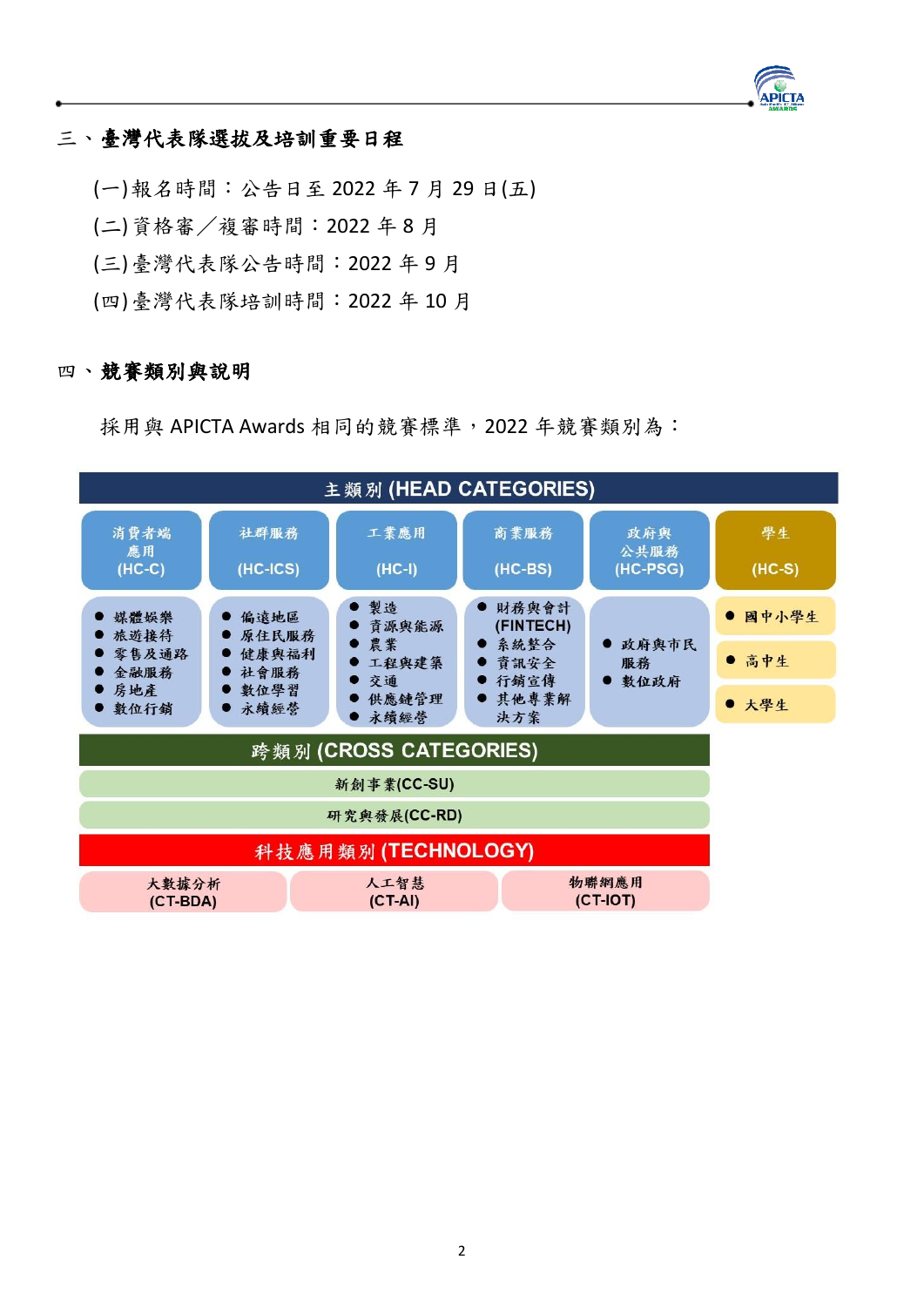

(一)主類別 Head Categories:(必選)

消費者端應用、社群服務、工業應用、商業服務、政府與公共服務

| 主類別                     | 說明                                                                                     |
|-------------------------|----------------------------------------------------------------------------------------|
|                         | 針對所有消費者端之市場應用                                                                          |
|                         | For projects, products and services that targets or empowers                           |
|                         | consumer choice or engagement across all markets, including:                           |
| 消費者端應用 HC-C             | Retail; Media; Entertainment; Arts and Culture; Gaming; Tourism;                       |
|                         | Banking, Insurance & Finance (retail); Real estate (retail).                           |
| (Consumer)              | Consumer focused industries are fast moving and highly                                 |
|                         | competitive. Digital innovation enables economic participants to                       |
|                         | respond rapidly to market requirements, bypassing limitations                          |
|                         | including, for example, production and logistics.                                      |
|                         | 協助特殊團體融入社會之服務                                                                          |
|                         | For projects, products and services that target niche markets in                       |
| 社群服務 HC-IC              | order to break down the barriers that prevent some members of                          |
| (Inclusions & Community | the community from fully participating in (and contributing to)                        |
|                         | society.                                                                               |
| Services)               | Innovations may be from: Urban, Rural and Remote Services;                             |
|                         | Indigenous services, eLearning & education; Health and Wellbeing;                      |
|                         | Sustainability and Environment; NGOs; Disability Sector; Sport.                        |
|                         | 工業用之解決方案                                                                               |
|                         | For solutions that deliver automation through the integration of                       |
|                         | systems, technologies and processes for the following sectors                          |
| 工業應用 HC-I               | includes but not limited to:                                                           |
|                         | Agriculture; Mining; Oil & Gas; Energy;<br>Manufacturing;                              |
| (Industrial)            | Construction; Transport; Logistics; Utilities.                                         |
|                         | Industrial activity is focused on next generation improvement,                         |
|                         | supporting the development and competitiveness of the                                  |
|                         | marketplace. Digital productivity is core to optimising processes,                     |
|                         | reducing costs and to developing new product offerings.                                |
|                         | 提供企業提升效率與競爭力之解決方案<br>For solutions that drive and deliver business solutions with high |
|                         | levels of productivity and competitiveness. These may be solutions                     |
| 商業服務 HC-BS              | that deliver cross industry functions                                                  |
| (Business Services)     | Innovations may be from: Banking; Finance; Legal; Accounting;                          |
|                         | Architecture; HR; Administrative Services &                                            |
|                         | Professional Services sectors.                                                         |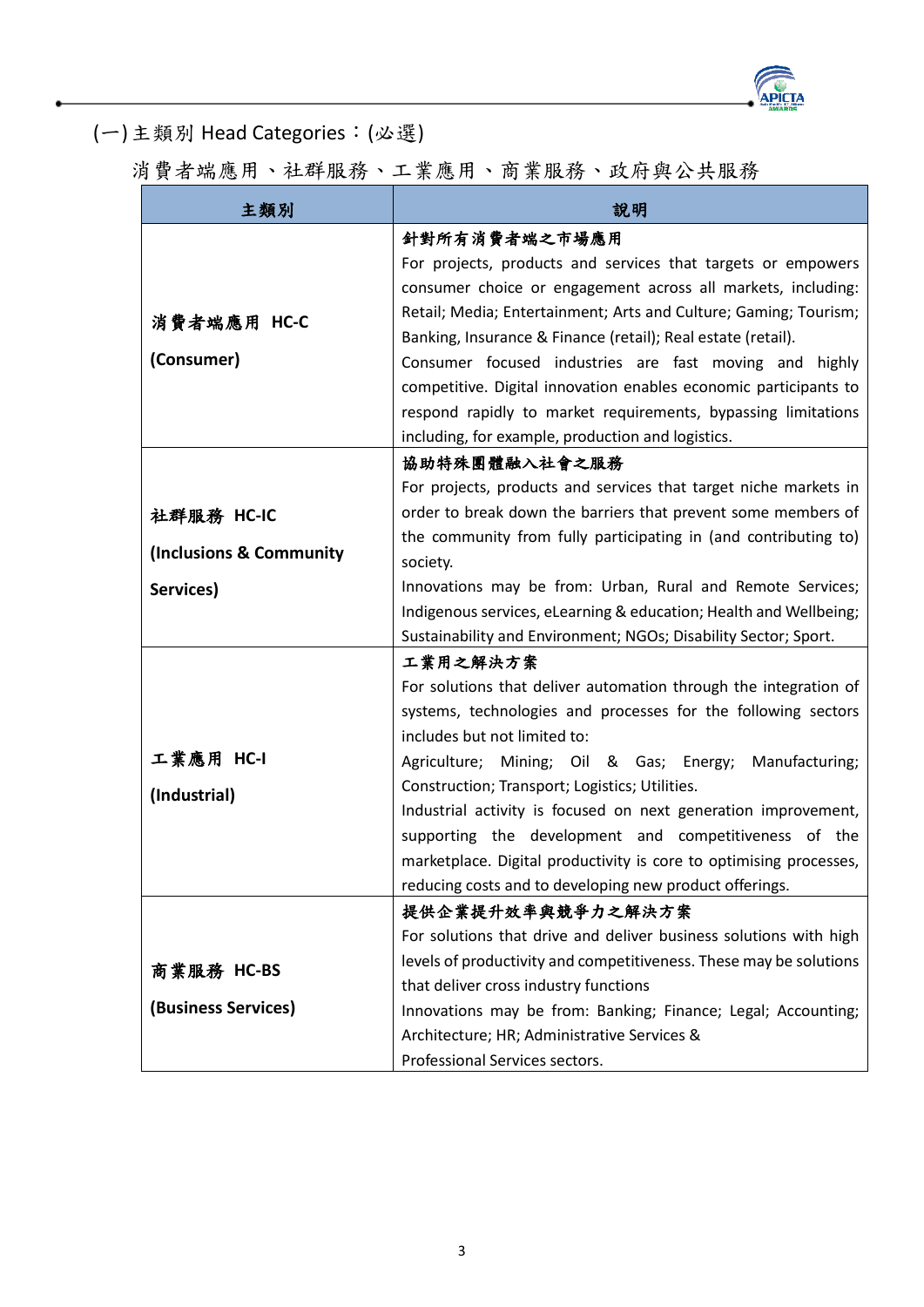| 主類別                          | 說明                                                                     |
|------------------------------|------------------------------------------------------------------------|
|                              | 提供政府數位化之解決方案                                                           |
|                              | For services the core value of which is to deliver the digitisation of |
|                              | citizen services and improve efficiencies in the machinery of          |
|                              | government. Solutions will be developed by all levels of               |
| 政府與公共服務 HC-PSG               | government or government in collaboration with industry                |
| (Public Sector & Government) | partners. Only nominations from Government owned or controlled         |
|                              | entities or Government led delivered can apply.                        |
|                              | This Award is presented for outstanding ICT innovation dedicated       |
|                              | to delivering improved government service delivery or other Digital    |
|                              | initiatives for the public.                                            |

## (二)學生類別 Students' Project:(若以學生身分參賽,必選)

| 身分                 | 說明                                                                  |
|--------------------|---------------------------------------------------------------------|
|                    | For the most outstanding Digital project undertaken by a student    |
|                    | or group of students who are studying up to/including grade 9.      |
|                    | Generally refers to ICT projects by students involved in formal     |
| 國中小學生 HC-JS        | education prior to entering a tertiary institution, for example a   |
|                    | university. While this category is generally aimed at secondary     |
| (Junior Student)   | school (junior) student projects, entries from primary schools are  |
|                    | not excluded, though it should be made clear to the primary school  |
|                    | students that the same judging standards and criteria are applied   |
|                    | equally to both primary and secondary school projects.              |
| 高中生 HC-SS          | For the most outstanding Digital project undertaken by a student    |
|                    | or group of students who are in the last three years of secondary   |
| (Senior Student)   | education before college or university.                             |
|                    | This award recognizes the most outstanding project undertaken by    |
|                    | a tertiary (undergraduate) student or a group of students.          |
|                    | Any Information and Communication Technology project or             |
| 大學生 HC-TS          | research performed by a student or a group of students who are      |
|                    | registered as active undergraduate students in a higher-learning    |
| (Tertiary Student) | institution, such as college or university during the APICTA Award  |
|                    | competition or within 1 year period from his or her graduation date |
|                    | by providing proof of graduation certificate during delivery of the |
|                    | presentation.                                                       |

國中小學生、高中生、大學生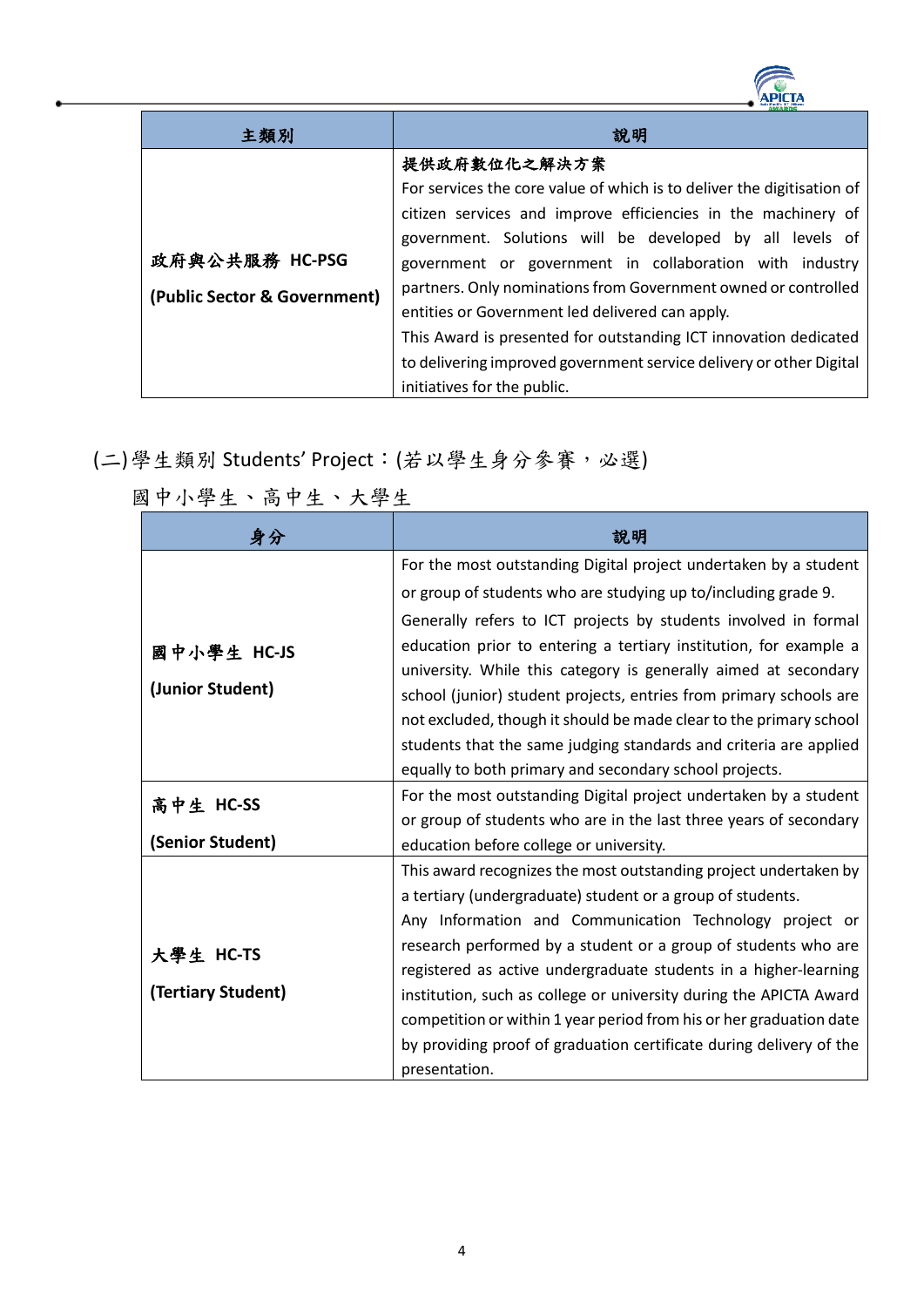

(三)跨類別 Cross Categories:(可選擇)

新創事業、研究與發展

| 跨類別                      | 說明                                                                                                                                                                                                                                                                                                                                                                                                                                                                                                                                                                                                                                                                                                                                                                                                     |
|--------------------------|--------------------------------------------------------------------------------------------------------------------------------------------------------------------------------------------------------------------------------------------------------------------------------------------------------------------------------------------------------------------------------------------------------------------------------------------------------------------------------------------------------------------------------------------------------------------------------------------------------------------------------------------------------------------------------------------------------------------------------------------------------------------------------------------------------|
| 新創事業 CC-SU<br>(Start-Up) | 須為新創公司(三年以下)具開發創新且有潛力之ICT創新應用<br>For outstanding innovation by a company in the start-up phase of<br>development. The company will have developed an innovative and<br>potentially superior ICT solution and the company itself is still<br>considered at the early stage of inception.<br>In order to be considered for this award, the following criteria must<br>be met:<br>✓<br>The company registration date with the Government's<br>Company registration must not be more than three (3) years<br>from the date of the APICTA competition;<br>$\checkmark$<br>The individual founder(s) of the company and/or the product<br>developers must still be a major shareholder(s) of the<br>company; and<br>$\checkmark$<br>The company must not be a subsidiary of an established<br>parent company |
| 研究與發展 CC-RD              | 針對個人、學術與非學術機構等研究階段的產品或服務(包含<br>碩博士班學生)<br>Any Information and Communication Technology research and<br>development, conducted by academic, non-academic institutions,                                                                                                                                                                                                                                                                                                                                                                                                                                                                                                                                                                                                                                  |
| (Research & Development) | or individuals to create innovative products, processes, and<br>services. Such innovations are incomplete and yet to be marketed<br>though their features and functionalities<br>can<br>be<br>even<br>demonstrated.                                                                                                                                                                                                                                                                                                                                                                                                                                                                                                                                                                                    |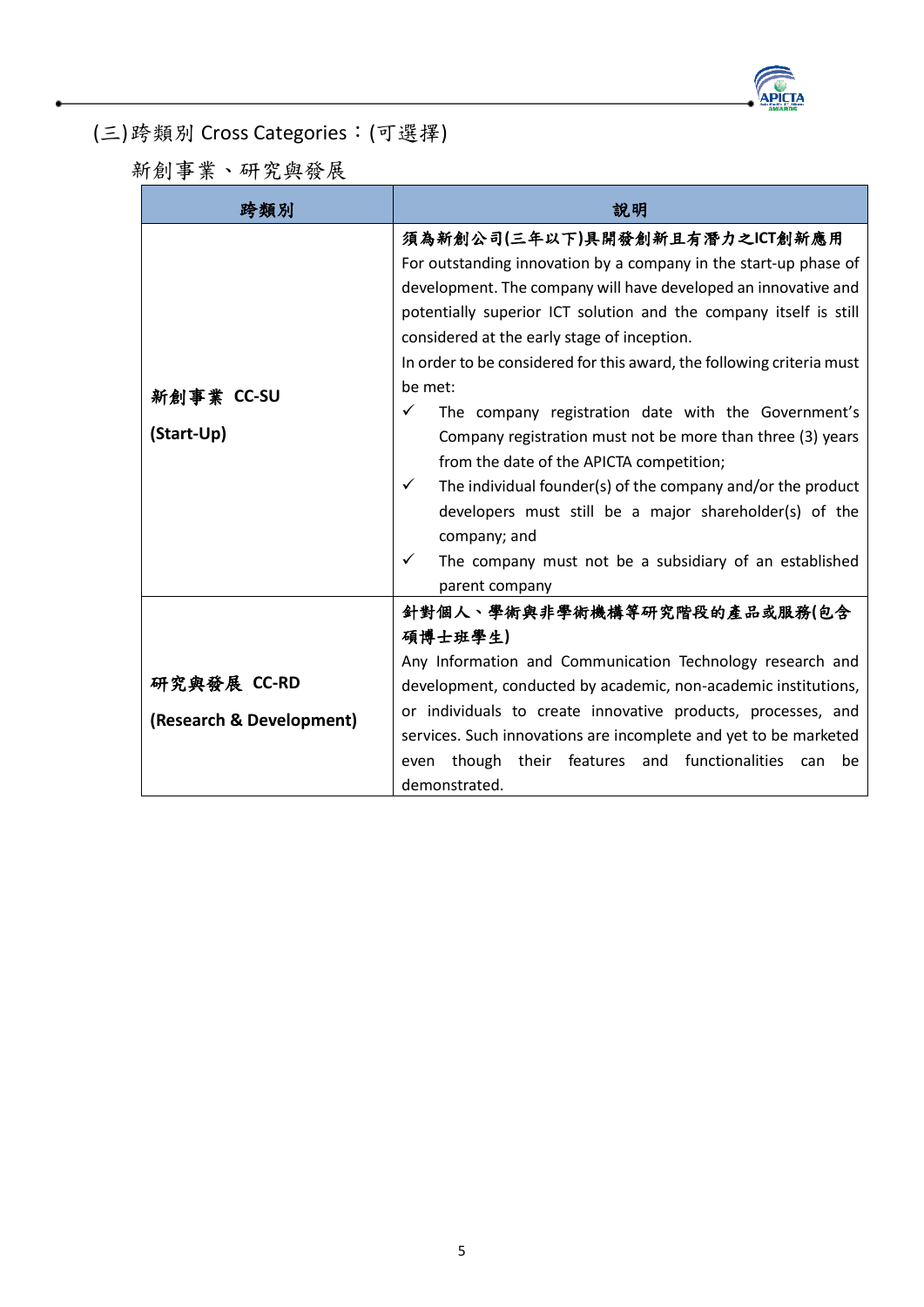

(四)科技應用類別 Technology:(可選擇)

大數據應用、人工智慧應用、物聯網應用

<span id="page-7-0"></span>

| 科技應用類別                    | 說明                                                                    |
|---------------------------|-----------------------------------------------------------------------|
|                           | 針對大數據應用之解決方案                                                          |
|                           | Technology developed which utilizes large volumes of data - both      |
|                           | structured and unstructured that result in strategic analysis and     |
| 大數據應用 CT-BDA              | better decisions. This may include advanced data analytics and        |
|                           | unique algorithms.                                                    |
| (Big Data Analytics)      | It must demonstrate that the datasets are large enough to             |
|                           | necessitate high-level programming skill and statistically defensible |
|                           | methodologies in order to transform the data asset into something     |
|                           | of value.                                                             |
|                           | 針對人工智慧應用之解決方案                                                         |
|                           | Artificial Intelligence (AI) is used to perform operations analogous  |
|                           | to learning and decision making in humans. Examples may include       |
| 人工智慧應用 CT-AI              | expert systems, robotics, self-learning or programs for the           |
|                           | perception and recognition of shapes in computer vision systems.      |
| (Artificial Intelligence) | Typically, technologies should address central problems or goals of   |
|                           | AI research include reasoning, knowledge, planning, learning,         |
|                           | natural language processing (communication), perception and the       |
|                           | ability to move and manipulate objects.                               |
|                           | 針對物聯網應用之解決方案                                                          |
|                           | The use of IoT technologies for the inter-connectedness of physical   |
|                           | devices to enable solutions to extract data or to create new          |
| 物聯網應用 CT-IOT              | information to improve efficiencies, accuracy and/or economic         |
|                           | benefit and reduced human intervention.                               |
| (Internet of Things)      | These include new methods to enable businesses, governments,          |
|                           | and consumers to connect to their IoT devices, sensor technology      |
|                           | and smart technology including remotes, dashboards, networks,         |
|                           | gateways, analytics, data storage, and security.                      |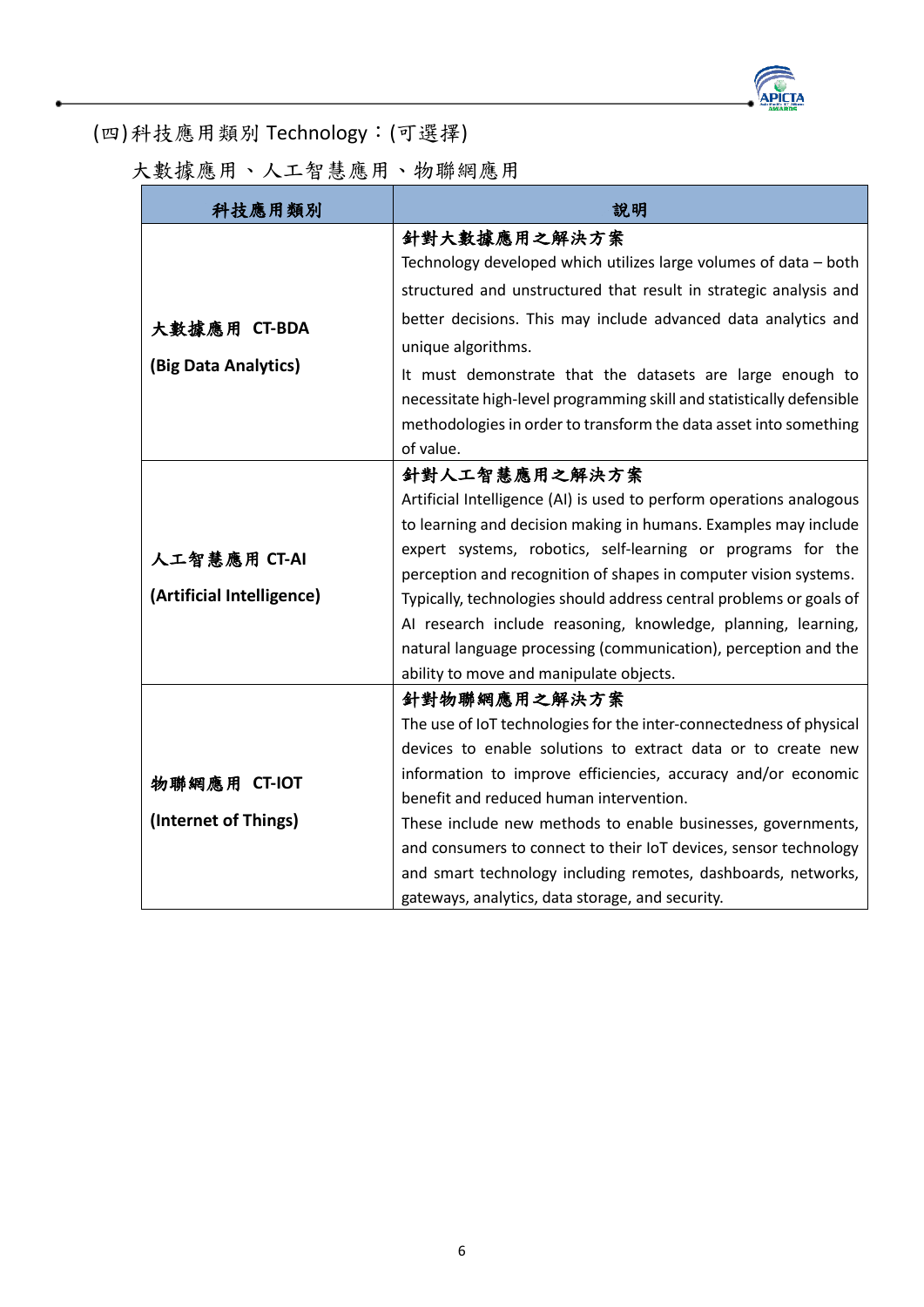

## 五、報名資格

| 參賽<br>型態 | 一般企業                         | 研究與發展     | 新創事業                                     | 學生     |  |  |  |  |
|----------|------------------------------|-----------|------------------------------------------|--------|--|--|--|--|
|          | (1)公司:依中華                    | (1)依中華民國法 | (1)2019年11月1日後依中                         | 持有學生證  |  |  |  |  |
|          | 民國法律設立                       | 律設立登記之    | 華民國法律設立登記之                               | 或在學證明  |  |  |  |  |
|          | 登記成立之公                       | 公司(本國人    | 公司(本國人持股超過 2                             | 之公私立大  |  |  |  |  |
|          | 司(本國人持                       | 持股超過2分    | 分之1)、獨資、合夥事業                             | 專校院、中、 |  |  |  |  |
|          | 股超過2分之                       | 之1)、獨資、   | 或行號。                                     | 小學校學生  |  |  |  |  |
|          | $1)$ $\circ$                 | 合夥事業或行    | (2)創辦人或參賽產品研發                            | (團隊人數不 |  |  |  |  |
| 參賽       | (2)完成營利事業                    | 號。        | 者須為新創事業負責人                               | 超過5人,需 |  |  |  |  |
| 資格       | 登記之獨資、                       | (2)持有學生證或 | 或出資人。                                    | 有一名指導  |  |  |  |  |
|          | 合夥事業或行                       | 在學證明之公    | (3)新創事業出資人若為上                            | 老師)。   |  |  |  |  |
|          | 號。                           | 私立大專校院    | 市櫃公司,其與新創事業                              |        |  |  |  |  |
|          |                              | 碩、博士班學    | 間不得有控制、從屬關係                              |        |  |  |  |  |
|          |                              | 生(團隊人數    | (持有新創事業股份總數                              |        |  |  |  |  |
|          |                              | 不超過 5 人,  | 或出資額超過2分之1或                              |        |  |  |  |  |
|          |                              | 需有一名指導    | 實質控制新創公司人事、                              |        |  |  |  |  |
|          |                              | 老師)。      | 財務、業務經營)。                                |        |  |  |  |  |
| 報名       |                              |           | (1)每一項參賽產品/解決方案必須選擇主類別後,需經過主辦單位確認後可      |        |  |  |  |  |
| 件數       | 加選跨類別與科技應用類別。                |           |                                          |        |  |  |  |  |
|          | (2)每件參賽產品/解決方案需個別填寫並上傳一份報名表。 |           |                                          |        |  |  |  |  |
| 智慧財      |                              |           | (1)參賽團隊須擁有產品或解決方案之智慧財產權;或已取得合法授權使用。      |        |  |  |  |  |
| 產權       |                              |           | (2) 參賽產品或解決方案之研發或設計,主要部份在中華民國境內完成。       |        |  |  |  |  |
|          |                              |           | (1)可直接取得複審資格者:為國內合作競賽或計畫所推薦之獲獎或傑出團       |        |  |  |  |  |
|          |                              |           | 隊,經 APICTA 臺灣秘書處確認符合資格者可取得複審資格。如:智慧城     |        |  |  |  |  |
|          |                              |           | 市創新應用獎、資料創新應用競賽、GO Smart Awards等。如欲確認是   |        |  |  |  |  |
|          |                              |           | 否符合 APICTA Awards 複審資格,請洽詢 APICTA 臺灣秘書處。 |        |  |  |  |  |
| 其他       |                              |           | (2)可直接取得臺灣代表隊資格者:為近三年國內合作且以全英文辦理之跨       |        |  |  |  |  |
|          |                              |           | 國競賽或計畫決賽選出之團隊,經 APICTA 臺灣秘書處確認符合資格者      |        |  |  |  |  |
|          |                              |           | 可取得臺灣代表隊資格。如:大專校院資訊應用服務創新競賽亞太交流          |        |  |  |  |  |
|          |                              |           | 組等。如欲確認是否符合 APICTA Awards 臺灣代表隊資格,請洽詢    |        |  |  |  |  |
|          | APICTA 臺灣秘書處。                |           |                                          |        |  |  |  |  |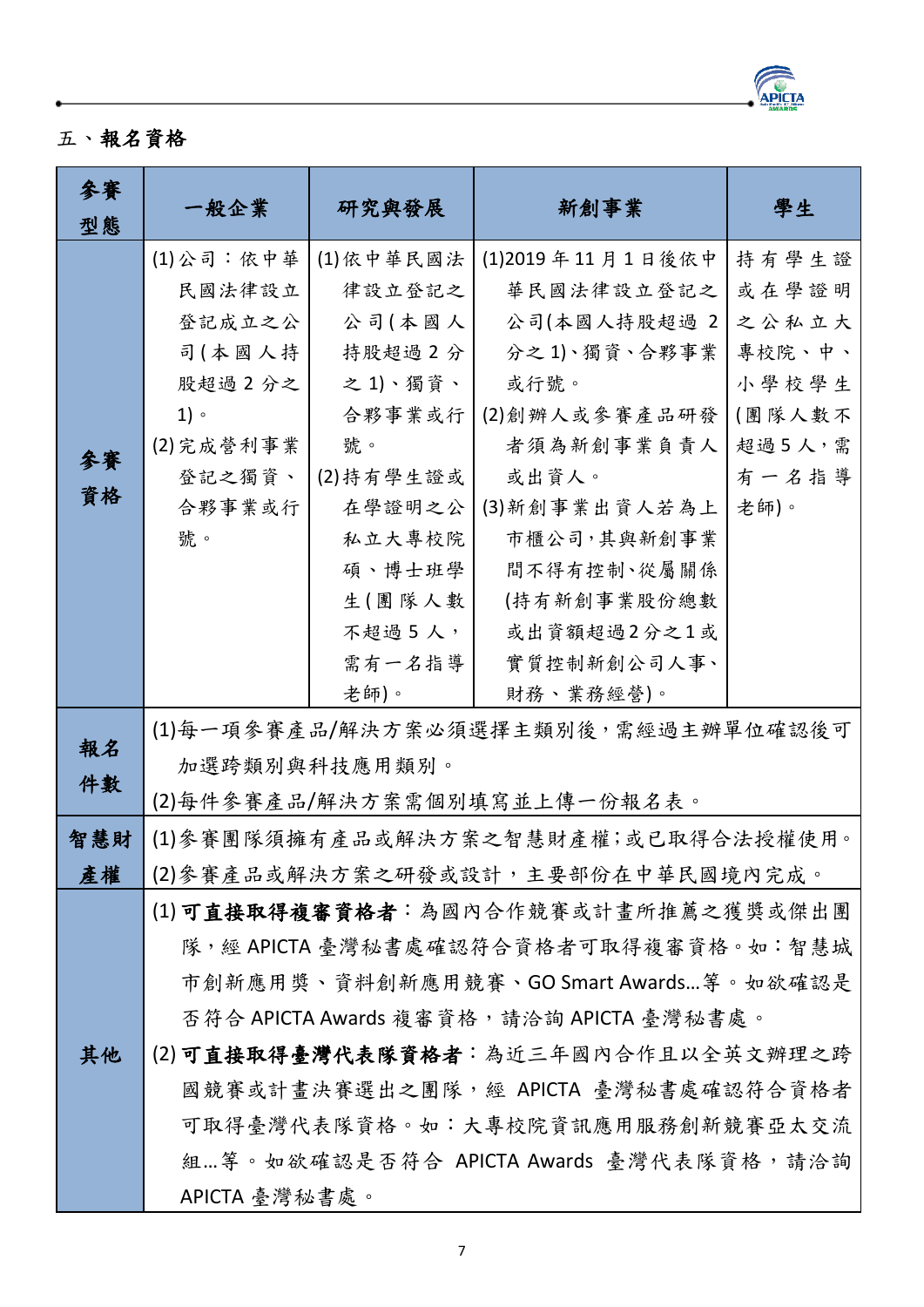

### <span id="page-9-0"></span>六、報名流程

(一)報名方式:

(1) 每件參賽產品需個別填寫及上傳一份報名表格。

(2) 報名網站:[www.apicta.tw](http://www.apicta.tw/)。

(二)報名時間及方式:

| 報名時間                            | 繳交資料   | 繳件方式 |  |  |  |
|---------------------------------|--------|------|--|--|--|
|                                 | 報名表    | 線上填寫 |  |  |  |
| 公告日 至 7 月 29 日(五)               | 產品介紹說明 | 線上填寫 |  |  |  |
| 說明:未依主辦單位指定時間完成完整資料上傳者,取消其參賽資格。 |        |      |  |  |  |

註:大專/大學生創作類別之臺灣代表隊,將由「2022 第 27 屆全國大專院校資訊服務創新競賽 InnoServe」亞太組決賽後產出,相關報名方式請參考以下網站:[https://innoserve.tca.org.tw](https://innoserve.tca.org.tw/)。

#### <span id="page-9-1"></span>七、競賽流程



(二)資格審查:由主辦單位依據報名辦法進行資格審查及確認競賽組別。

(三)複審:參賽隊伍需經過評審委員審查,篩選合適團隊成為臺灣代表隊,並參加 11 月或 12 月由巴基斯坦所舉行之 APICTA Awards。以線上/實體進行說明展示 與問題詢答。簡報者須具備流利英文聽說能力,全程須以英文呈現(含簡報與問 答)。簡報與設備架設時間共計 25分鐘:

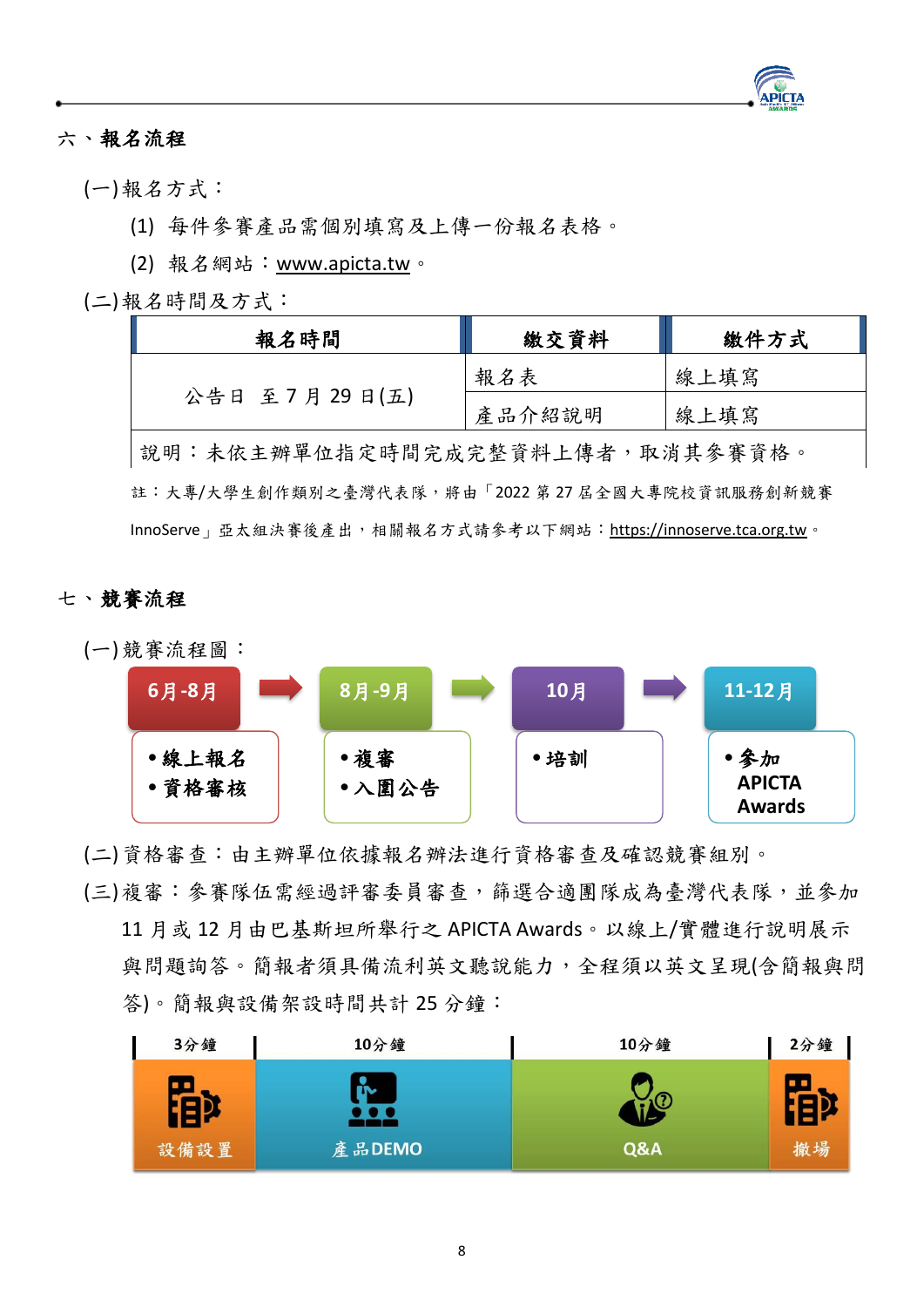

- (1) 3 分鐘設備設置
- (2) 10 分鐘產品簡報
- (3) 10 分鐘問題詢答
- (4) 2 分鐘設備拆卸

(四)臺灣代表隊公告:名單預計於 9 月公告。

(五)臺灣代表隊培訓:針對參加 APICTA Awards 之臺灣代表隊進行培訓輔導。

<span id="page-10-0"></span>註:主辦單位有權利依據報名辦法進行資格審查並調整競賽類別。

### 八、評審組成與評分項目

- (一)評審組成:由主辦單位遴選產學研及政府單位等各界專家組成,視報名狀況分 組進行評選。
- **(**二**)**評分項目:
	- (1) 主類別:消費者端應用、社群服務、工業應用、商業服務、政府與公共服務

| 消費者端應用 Consumer (HC-C)              |     |                                                |          |  |  |
|-------------------------------------|-----|------------------------------------------------|----------|--|--|
| 評分標準                                | 權重  | 屬性                                             | 分項<br>權重 |  |  |
| 獨特性                                 |     | 技術與創新 Technology & Innovation                  | 60%      |  |  |
| Uniqueness                          | 25% | 市場潮流<br>Trend Setting, creativity              | 40%      |  |  |
|                                     |     | 市占率與潛力 Market Share & Potential                | 60%      |  |  |
| 市場潛力<br>Market Potential            | 25% | 商業與財務模式/策略                                     | 40%      |  |  |
|                                     |     | <b>Business &amp; Financial Model/Strategy</b> |          |  |  |
| 功能與特色                               | 25% | 使用者需求 User Requirements                        | 50%      |  |  |
| <b>Functionalities and Features</b> |     | 相容與互通性 Compatibility & Interoperability        | 50%      |  |  |
| 品質與技術應用                             |     | 內容與標準 Content & Standard                       | 60%      |  |  |
| Quality & Application of            | 25% | 產品穩定度與信賴度                                      |          |  |  |
| Technology                          |     | <b>Product Stability &amp; Reliability</b>     | 40%      |  |  |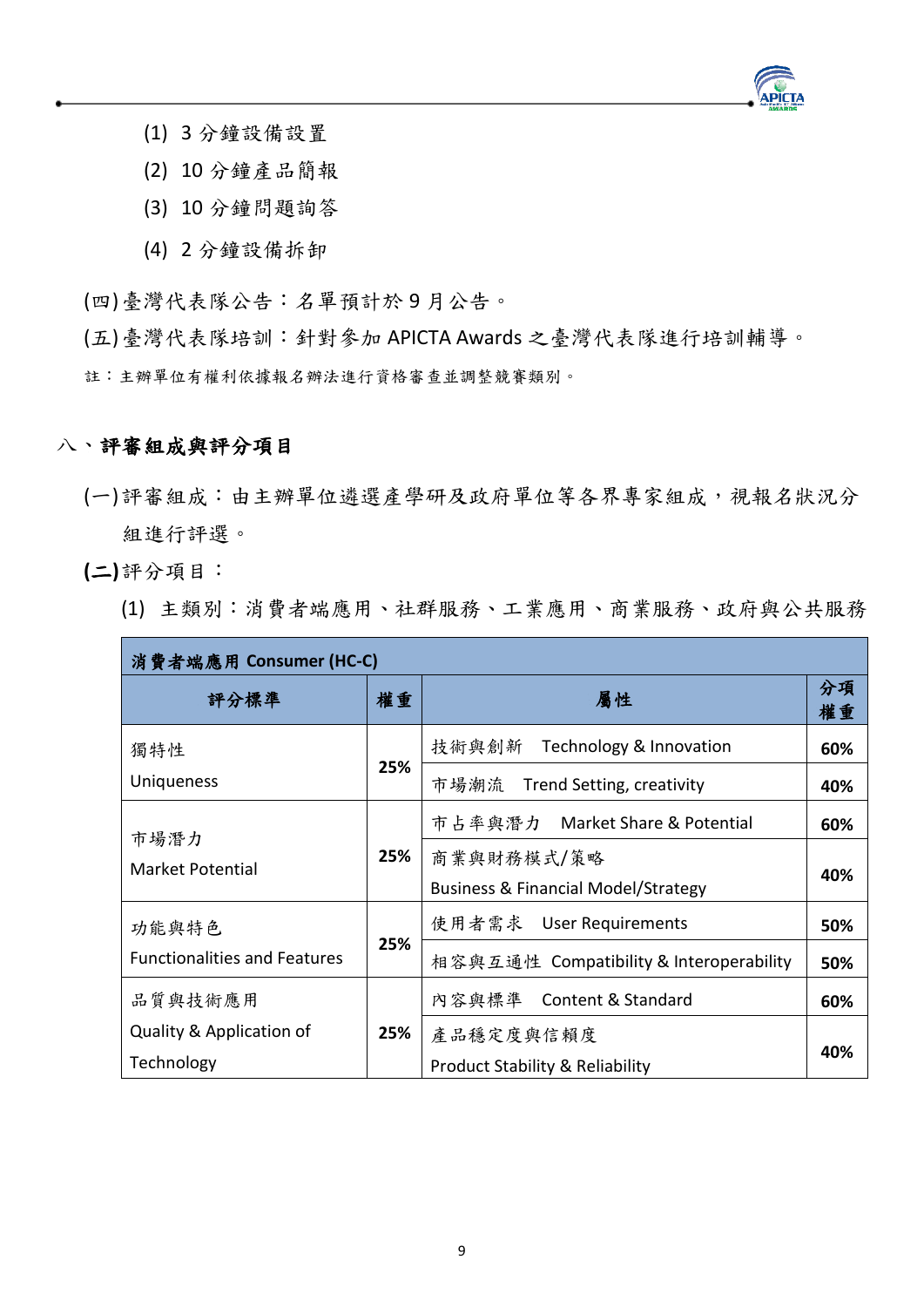

| 社群服務 Inclusions & Community Services (HC-IC) |     |                                          |          |  |  |
|----------------------------------------------|-----|------------------------------------------|----------|--|--|
| 評分標準                                         | 權重  | 屬性                                       | 分項<br>權重 |  |  |
| 獨特性                                          |     | Technology & Innovation<br>技術與創新         | 40%      |  |  |
| Uniqueness                                   | 25% | 市場潮流性<br>Trend Setting, creativity       | 60%      |  |  |
| 大眾與社會價值                                      |     | Accessibility & Reach<br>可及性             | 50%      |  |  |
| Value to Community &                         | 30% | 通透性和生活品質影響力                              |          |  |  |
| Society at large                             |     | Transparency & Impact on Quality of Life | 50%      |  |  |
| 功能與特色                                        |     | 使用者需求 User Requirement                   | 50%      |  |  |
| <b>Functionalities and Features</b>          | 25% | 相容性與互通性 Compatibility &                  |          |  |  |
|                                              |     | Interoperability                         | 50%      |  |  |
| 品質與技術應用                                      |     | 內容與標準 Content & Standards                | 60%      |  |  |
| Quality & Application of                     | 20% | 產品穩定度和信賴度                                |          |  |  |
| Technology                                   |     | Product Stability & Reliability          | 40%      |  |  |

| 工業應用 Industrial (HC-I)              |     |                                              |          |  |  |
|-------------------------------------|-----|----------------------------------------------|----------|--|--|
| 評分標準                                | 權重  | 屬性                                           | 分項<br>權重 |  |  |
| 獨特性                                 |     | Technology & Innovation<br>技術與創新             | 60%      |  |  |
| <b>Uniqueness</b>                   | 30% | 市場潮流性<br>Trend Setting, creativity           | 40%      |  |  |
|                                     |     | 市占率與潛力 Market Share & Potential              | 60%      |  |  |
| 市場潛力<br>Market Potential            | 20% | 商業與財務模式/策略                                   |          |  |  |
|                                     |     | <b>Business and Financial Model/Strategy</b> | 40%      |  |  |
| 功能與特色                               |     | 使用者需求 User Requirement                       | 50%      |  |  |
| <b>Functionalities and Features</b> | 30% | 相容性與互通性 Compatibility                        |          |  |  |
|                                     |     | &Interoperability                            | 50%      |  |  |
| 品質與技術應用                             |     | 內容與標準 Content & Standards                    | 60%      |  |  |
| Quality & Application of            | 20% | 產品穩定度和信賴度                                    |          |  |  |
| Technology                          |     | <b>Product Stability &amp; Reliability</b>   | 40%      |  |  |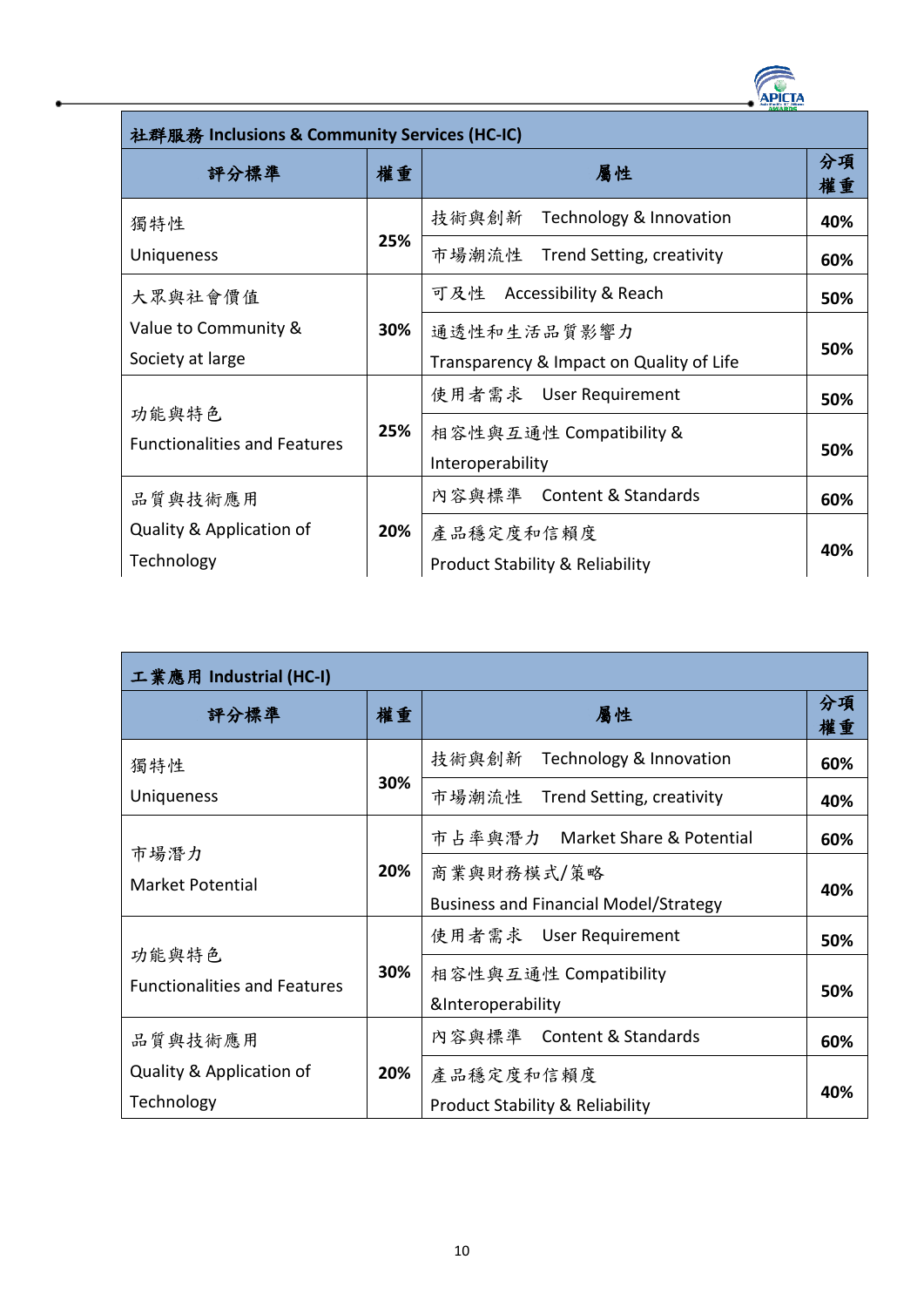

| 商業服務 Business Services (HC-BS)               |     |                                                            |          |  |  |
|----------------------------------------------|-----|------------------------------------------------------------|----------|--|--|
| 評分標準                                         | 權重  | 屬性                                                         | 分項<br>權重 |  |  |
| 獨特性                                          |     | Technology & Innovation<br>技術與創新                           | 60%      |  |  |
| Uniqueness                                   | 25% | 市場潮流性<br>Trend Setting, creativity                         | 40%      |  |  |
|                                              |     | 市占率與潛力 Market Share & Potential                            | 60%      |  |  |
| 市場潛力<br>Market Potential                     | 20% | 商業與財務模式/策略<br><b>Business and Financial Model/Strategy</b> | 40%      |  |  |
|                                              |     | 使用者需求 User Requirement                                     | 50%      |  |  |
| 功能與特色<br><b>Functionalities and Features</b> | 25% | 相容性與互通性 Compatibility<br>&Interoperability                 | 50%      |  |  |
| 品質與技術應用                                      |     | 內容與標準 Content & Standards                                  | 60%      |  |  |
| Quality & Application of<br>Technology       | 30% | 產品穩定度和信賴度<br><b>Product Stability &amp; Reliability</b>    | 40%      |  |  |

| 政府與公共服務 Public Sector & Government (HC-PSG) |     |                                            |          |
|---------------------------------------------|-----|--------------------------------------------|----------|
| 評分標準                                        | 權重  | 屬性                                         | 分項<br>權重 |
| 獨特性                                         |     | Technology & Innovation<br>技術與創新           | 60%      |
| Uniqueness                                  | 25% | 市場潮流性<br>Trend Setting, creativity         | 40%      |
|                                             |     | Accessibility & Reach<br>可及性               | 50%      |
| 大眾/政府價值<br>Value to Public/ Government      | 30% | 通透性和生活品質影響力                                |          |
|                                             |     | Transparency & Impact on Quality of Life   | 50%      |
| 功能與特色                                       |     | 使用者需求 User Requirement                     | 50%      |
| <b>Functionalities and Features</b>         | 25% | 相容性與互通性 Compatibility                      |          |
|                                             |     | &Interoperability                          | 50%      |
| 品質與技術應用                                     |     | 內容與標準 Content & Standards                  | 60%      |
| Quality & Application of                    | 20% | 產品穩定度和信賴度                                  |          |
| Technology                                  |     | <b>Product Stability &amp; Reliability</b> | 40%      |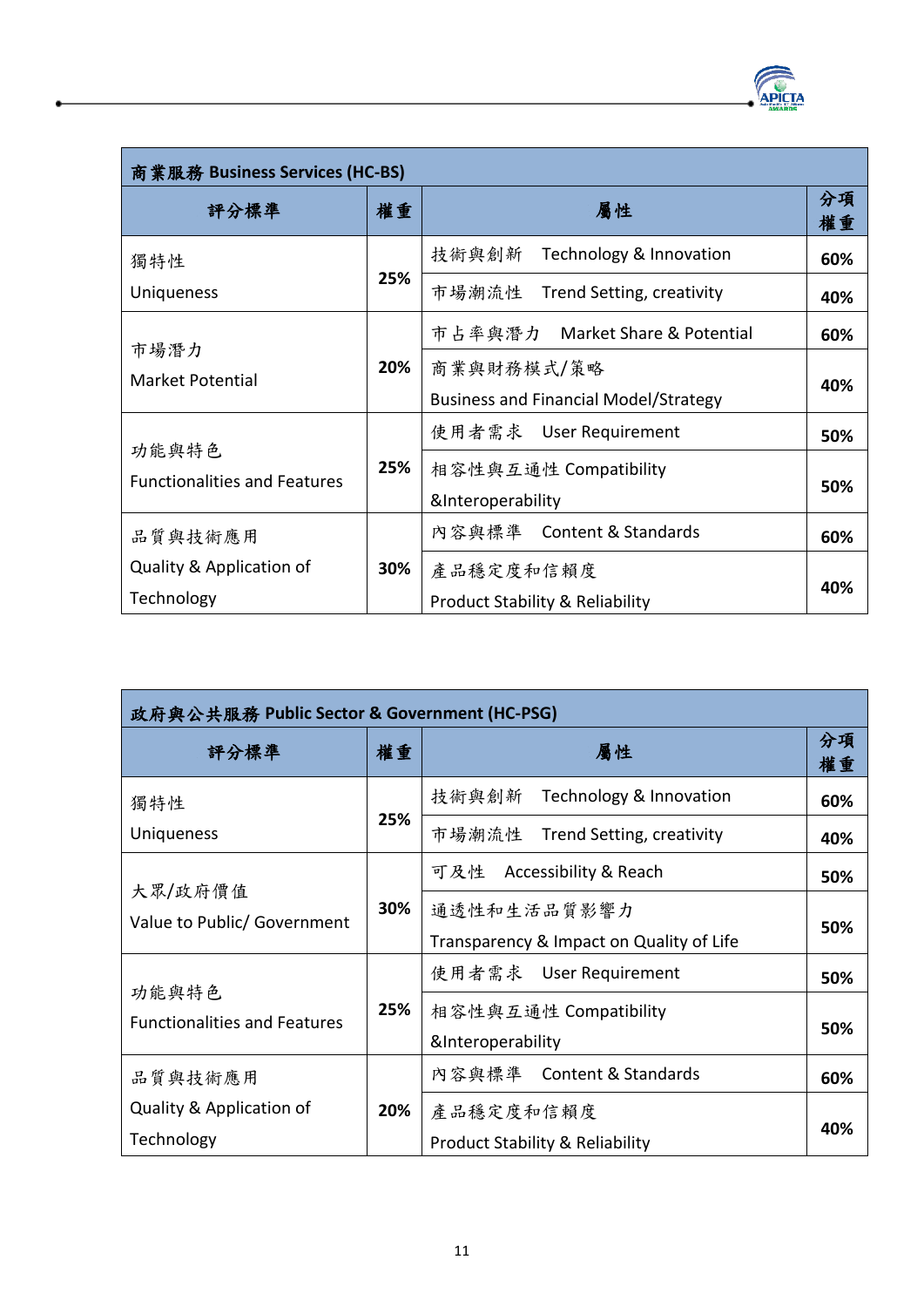

## (2) 學生類別:國中小學生、高中生、大學生

| 學生類別 Students' Project (HC-S)          |     |                                                         |          |
|----------------------------------------|-----|---------------------------------------------------------|----------|
| 評分標準                                   | 權重  | 屬性                                                      | 分項<br>權重 |
| 獨特性                                    |     | 技術應用 Technology Application                             | 50%      |
| <b>Uniqueness</b>                      | 15% | 創新 Innovation                                           | 50%      |
| 概念檢驗                                   | 15% | 問題解決理解力<br>Understanding of the Problem to be Solved    | 50%      |
| Proof of Concept                       |     | 商業環境理解力<br><b>Understanding of Business Environment</b> | 50%      |
| 功能與特色                                  |     | 使用者需求 User Requirements                                 | 50%      |
| <b>Functionalities and Features</b>    | 15% | 相容與互通性 Compatibility & Interoperability                 | 50%      |
| 品质與技術應用                                |     | 內容與標準 Content & Standard                                | 60%      |
| Quality & Application of<br>Technology | 30% | 產品穩定度與信賴度<br><b>Product Stability &amp; Reliability</b> | 40%      |
|                                        |     | 簡報組織能力 Organization of Presentation                     | 50%      |
| 簡報表達能力 Presentation                    | 25% | 應答能力 Enquiries                                          | 50%      |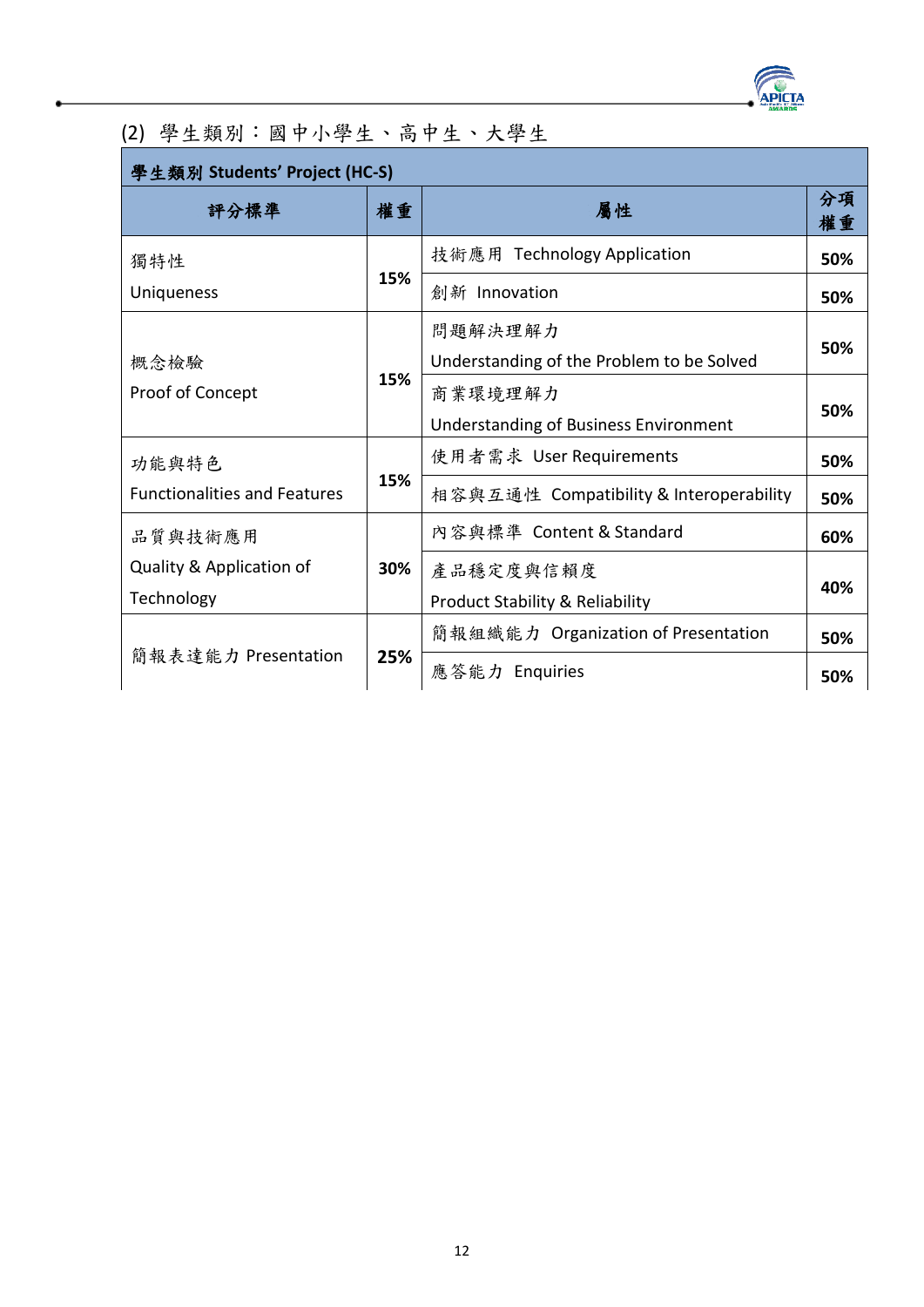

(3) 跨類別(可選擇):新創事業、研究與發展

| 新創事業 Start-Up of the Year (CC-SU)                     |     |                                         |          |
|-------------------------------------------------------|-----|-----------------------------------------|----------|
| 評分標準                                                  | 權重  | 屬性                                      | 分項<br>權重 |
| 商業模式與財務                                               |     | 資金 Funding                              | 50%      |
| <b>Business Model and Financials</b>                  | 30% | 運作規模 Scalability of Operation           | 50%      |
| 客户                                                    |     | 客戶類型<br>Quality/ Type of Clients        | 50%      |
| <b>Client Reach</b>                                   | 15% | 滿意度<br>Satisfaction                     | 50%      |
| 執行力/組織架構                                              |     | 運作規模 Scalability of Operation           | 50%      |
| <b>Execution- Team Composition</b><br>-Implementation | 20% | 組織架構 Team Composition                   | 50%      |
| 投資可行性                                                 |     | 客戶群品質 Quality of Customer Base          | 50%      |
| <b>Investment Viability</b>                           | 10% | 市占率或市場潛力 Market Share / Potential       | 50%      |
|                                                       |     | 市場進入門檻與智慧財產權                            |          |
| 獨特銷售論點                                                |     | Market Entry Barrier/IPR                | 50%      |
| Unique Selling Proposition                            | 25% | 競爭優勢與差異化                                |          |
|                                                       |     | Competitive Advantage & Differentiation | 50%      |

| 研究與發展 Research and Development Project of the Year (CC-RD) |     |                                            |          |
|------------------------------------------------------------|-----|--------------------------------------------|----------|
| 評分標準                                                       | 權重  | 屬性                                         | 分項<br>權重 |
| 獨特性                                                        |     | 技術與創新 Technology & Innovation              | 60%      |
| <b>Uniqueness</b>                                          | 30% | 市場潮流性 Trend Setting, creativity            | 40%      |
| 概念檢驗                                                       |     | 商業潛力 Commercial Potential                  | 50%      |
| Proof of Concept                                           | 30% | 試産 Pilot Trial                             | 50%      |
| 功能與特色 Functionalities                                      |     | 使用者需求 User Requirements                    | 50%      |
| and Features                                               | 20% | 相容與互通性 Compatibility & Interoperability    | 50%      |
|                                                            |     | 內容與標準 Content & Standard                   | 60%      |
| 品質與技術應用 Quality &<br><b>Application of Technology</b>      | 20% | 產品穩定度與信賴度                                  |          |
|                                                            |     | <b>Product Stability &amp; Reliability</b> | 40%      |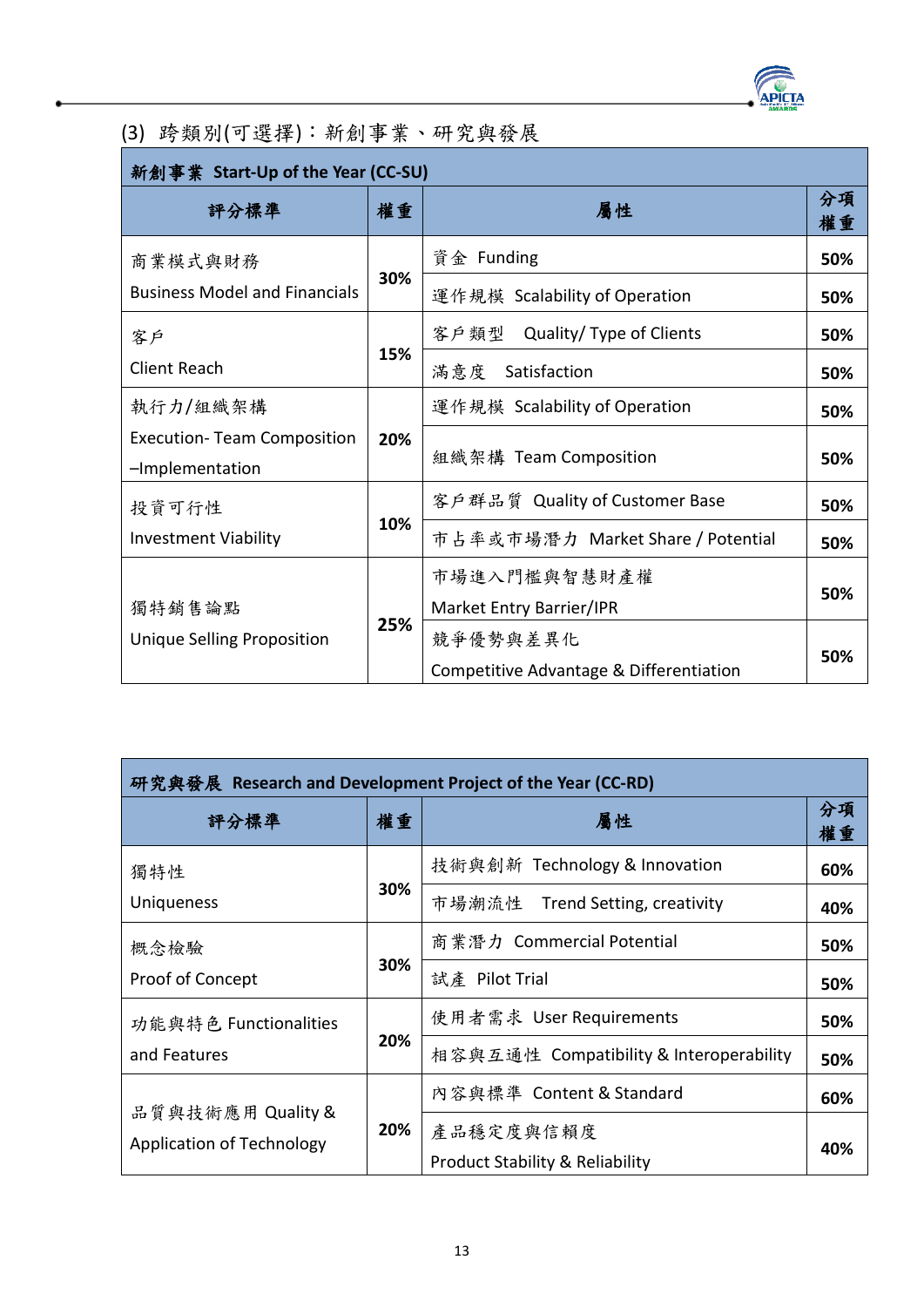

## (4) 科技應用類別(可選擇):大數據應用、人工智慧應用、物聯網應用

| 大數據應用 Big Data Analytics (CT-BDA)    |     |                                                                                                                                                                          |            |
|--------------------------------------|-----|--------------------------------------------------------------------------------------------------------------------------------------------------------------------------|------------|
| 評分標準                                 | 權重  | 屬性                                                                                                                                                                       | 分項<br>權重   |
| 安全性<br>Security                      | 30% | 架構與平台設計<br>Solution architecture and/or platform design<br>遵行安全規範<br>Compliance/Adherence to security standards                                                          | 60%<br>40% |
| 創意<br>Creativity                     | 30% | 分析能力(包含數據採集、演算法與結果呈現)<br>Process of data mining, algorithm used & results<br>management<br>預測與推論                                                                         | 50%<br>50% |
| 規模<br>Scale                          | 20% | Elements of Predictive & Prescriptive Analytics<br>擴充性<br>Proof of how solution will scale and adopt to<br>business needs<br>整合能力<br>Seamless Data & Process Integration | 50%<br>50% |
| 開放性<br><b>Openness Integrability</b> | 20% | 符合產業標準<br>Demonstrate Compliance to Industry Standards<br>與第三方的整合能力<br>Integration of third party solutions to enhance<br>and/or monitor                                 | 60%<br>40% |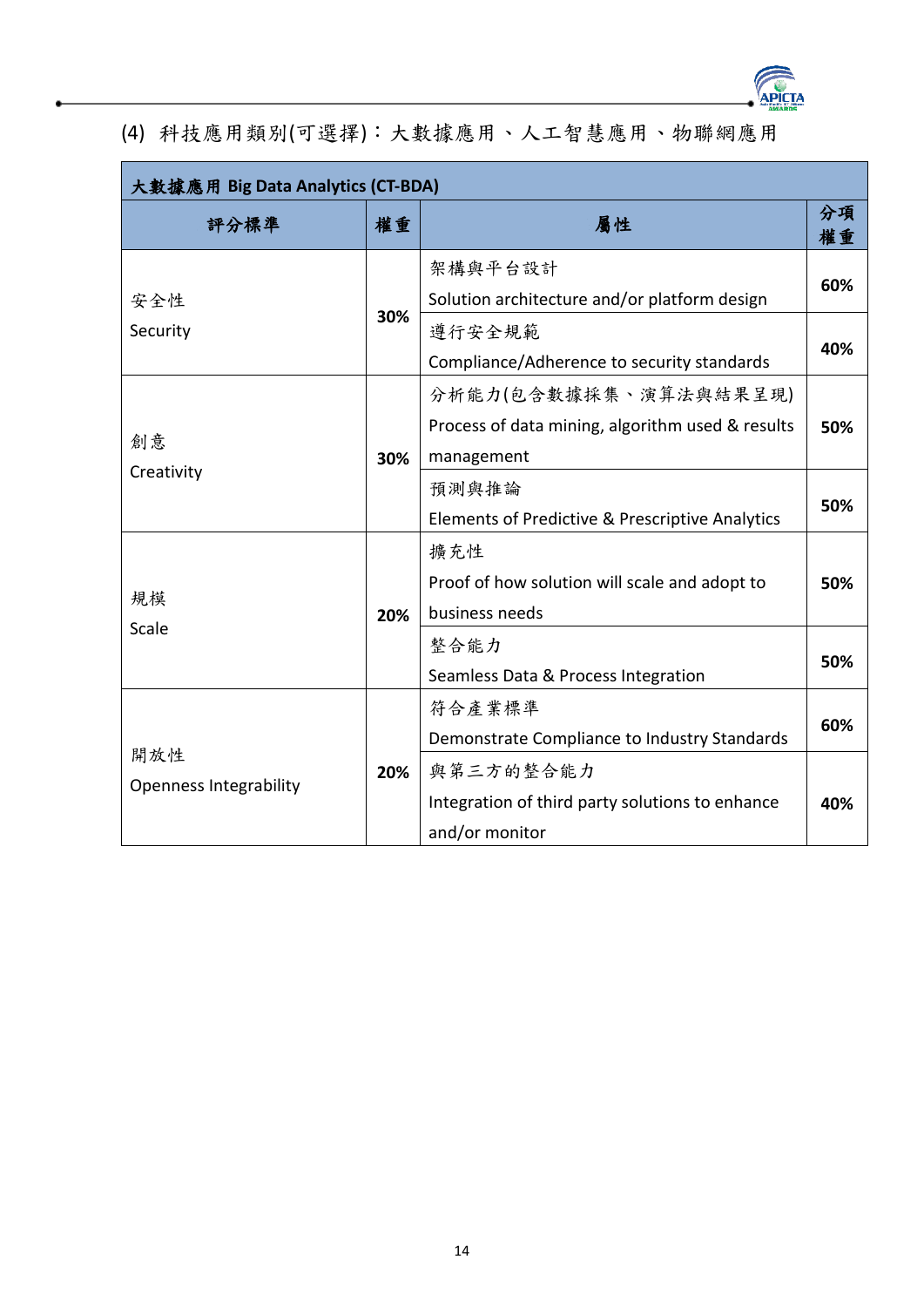

| 人工智慧應用 Artificial Intelligence (CT-AI) |     |                                                                                                                                          |            |
|----------------------------------------|-----|------------------------------------------------------------------------------------------------------------------------------------------|------------|
| 評分標準                                   | 權重  | 屬性                                                                                                                                       | 分項<br>權重   |
| 安全性<br>Security                        | 30% | 架構與平台設計<br>Solution architecture and/or platform design<br>遵行安全規範<br>Compliance/Adherence to security standards                          | 60%<br>40% |
| 創意<br>Creativity                       | 30% | 解決能力<br>Solving or enhancing processes, capabilities and<br>efficiencies                                                                 | 50%        |
|                                        |     | 結果與自我學習之方法<br>Methodologies used in producing results, self-<br>learning                                                                 | 50%        |
| 規模                                     | 20% | 擴充性<br>Proof of how solution will scale and adopt to<br>business needs                                                                   | 50%        |
| Scale                                  |     | 易於生產和整合供商業用途使用<br>Ease of deployment and productivity &<br>Integration for business use                                                  | 50%        |
| 開放性<br><b>Openness Integrability</b>   | 20% | 符合產業標準<br>Demonstrate Compliance to Industry Standards<br>與第三方的整合能力<br>Integration of third party solutions to enhance<br>and/or monitor | 60%<br>40% |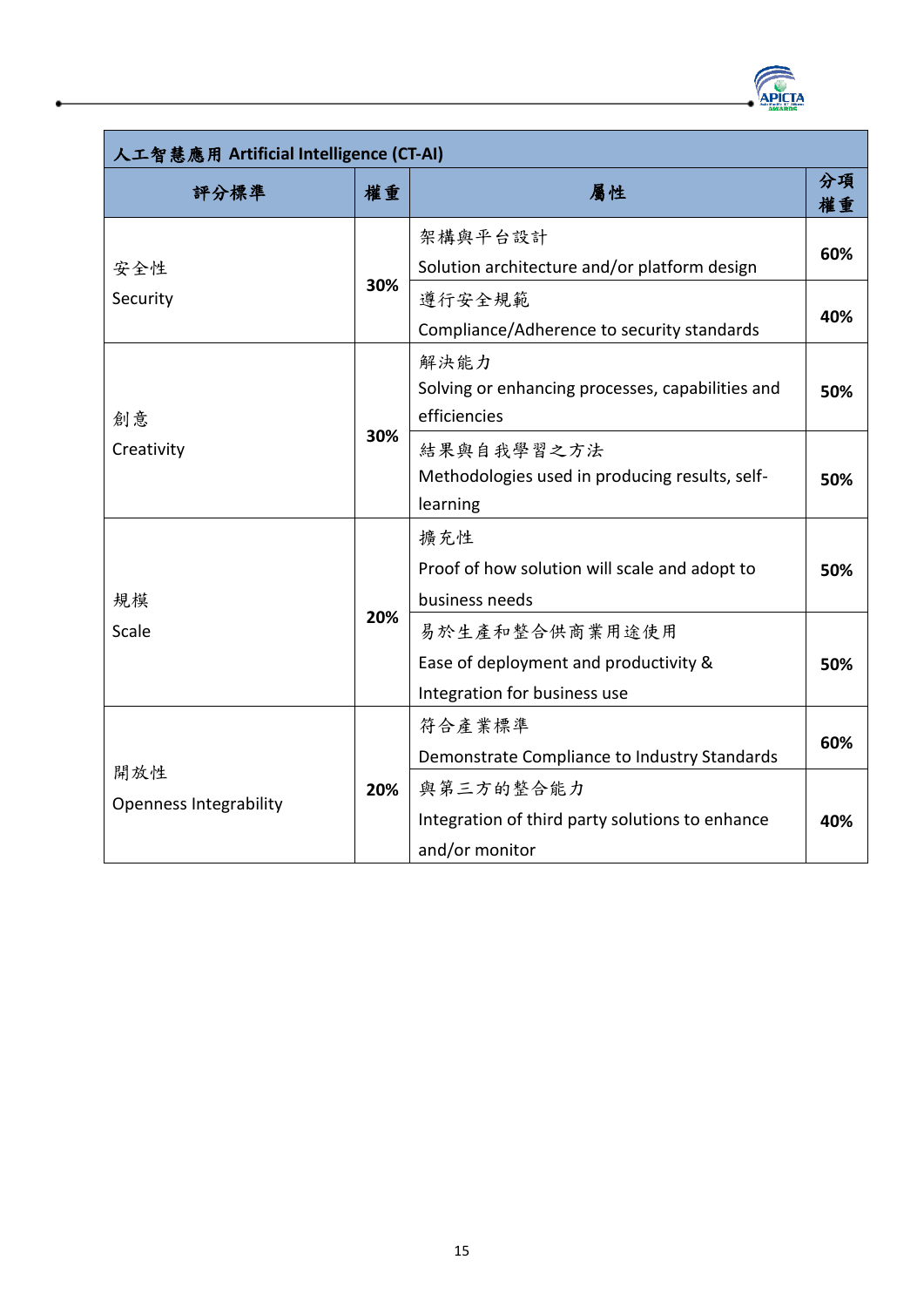

| 物聯網應用 Internet of Things (CT-IOT)    |     |                                                                                                                 |            |
|--------------------------------------|-----|-----------------------------------------------------------------------------------------------------------------|------------|
| 評分標準                                 | 權重  | 屬性                                                                                                              | 分項<br>權重   |
| 安全性<br>Security                      | 30% | 架構與平台設計<br>Solution architecture and/or platform design<br>遵行安全規範<br>Compliance/Adherence to security standards | 60%<br>40% |
| 創意<br>Creativity                     | 30% | 易用姓<br>Purpose & Ease of Use                                                                                    | 50%        |
|                                      |     | 效率及優勢<br>Area of deployment for efficiencies and<br>advantage points                                            | 50%        |
| 規模                                   |     | 擴充性<br>Proof of how solution will scale and adopt to<br>business needs                                          | 50%        |
| Scale                                | 20% | 易於生產和整合供商業用途使用<br>Ease of deployment and productivity &<br>Integration for business use                         | 50%        |
| 開放性<br><b>Openness Integrability</b> | 20% | 符合產業標準<br>Demonstrate Compliance to Industry Standards<br>與第三方的整合能力                                             | 60%        |
|                                      |     | Integration of third party solutions to enhance<br>and/or monitor                                               | 40%        |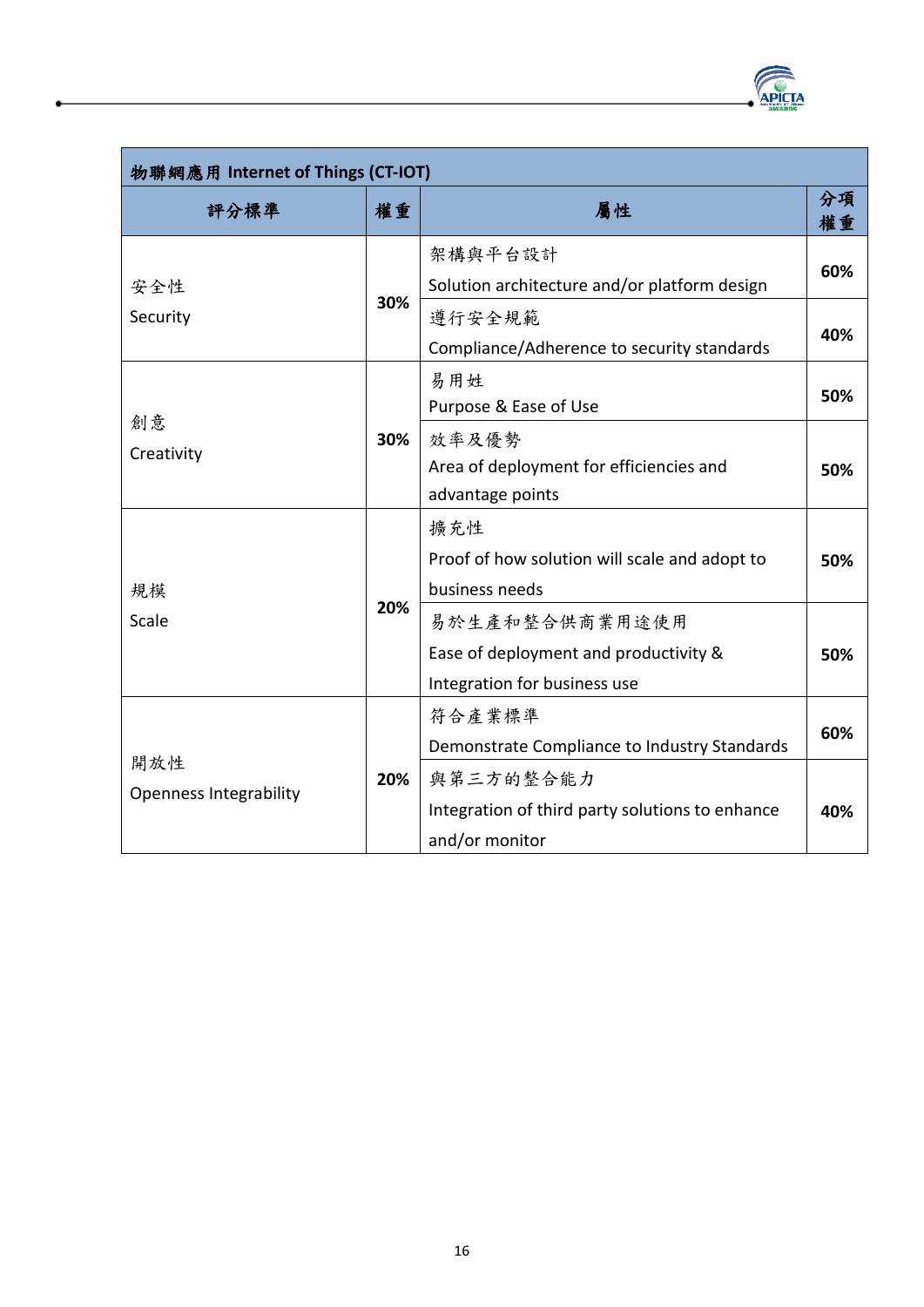

#### <span id="page-18-0"></span>九、獎勵辦法

- (一)獎勵資格:入選臺灣代表隊之團隊(每項主類別最多 9 隊,跨類別、科技應用 類別、學生類別每項最多選出3項產品,可從缺),須參加2022年年底由巴基 斯坦舉行之 2022 APICTA Awards,若未參加者視同未符獎勵資格。
- <span id="page-18-1"></span>(二)參賽團隊之產品可透過主辦單位之宣傳增加媒體曝光機會。

#### 十、注意事項

- (一)團隊參與競賽,視同同意活動須知及各項規定,活動中若有爭議,主辦及執 行單位保有活動須知最終解釋權。
- (二)參賽作品內容須遵守著作權、專利權、商標權、肖像權、隱私權、個人資料 保護等法律規定。凡使用涉及他人之人物肖像、背景音樂或任何類型著作、 專利、商標、個人資料,參賽人應於參賽報名表下方註明出處,若不符合合 理使用規定,應事先取得權利人書面同意。如有侵權爭議,由參賽團隊及個 人自行負責。
- (三)報名參加徵選作品,不得有涉及抄襲、剽竊、仿冒或其他侵害他人權益之情 事。若經發現,取消參賽資格並自負相關法律責任。
- (四)為記錄相關活動,有關主辦單位及執行單位拍攝或請競賽團隊提供相關照片 及動態影像,參賽團隊成員須同意無償提供為進行結案報告或推廣 APICTA Awards 使用、編輯、印刷、展示、宣傳或公開上述個人肖像、姓名及聲音 等。
- (五)主辦單位及執行單位,基於參賽者管理、報名管理、活動期間身分確認、活 動聯繫、競賽活動相關訊息聯繫及相關行政作業之目的,得蒐集、處理及利 用參賽團隊成員之個人資料。為避免無法聯繫影響相關權益,團隊之所有參 賽者必須提供詳實之個人資料。
- (六)代表報名者應取得團隊成員之同意提供其個人資料予主辦及執行單位。
- (七)參賽者對於個人資料,就提供之個人資料有請求執行單位瀏覽、停止利用、 刪除之權利,惟因此致影響參賽或得獎及受領獎項權益者應自負責任。
- (八)參賽團隊內部分工或權益分配,若有任何爭執疑問,應由團隊自行處理,主 辦及執行單位不涉入爭議。
- (九)凡獲選之團隊必須配合主辦單位及執行單位,進行相關評選、表揚、補助及 媒體採訪報導等工作。並須配合主辦單位及執行單位進行後續效益追蹤 2 年。